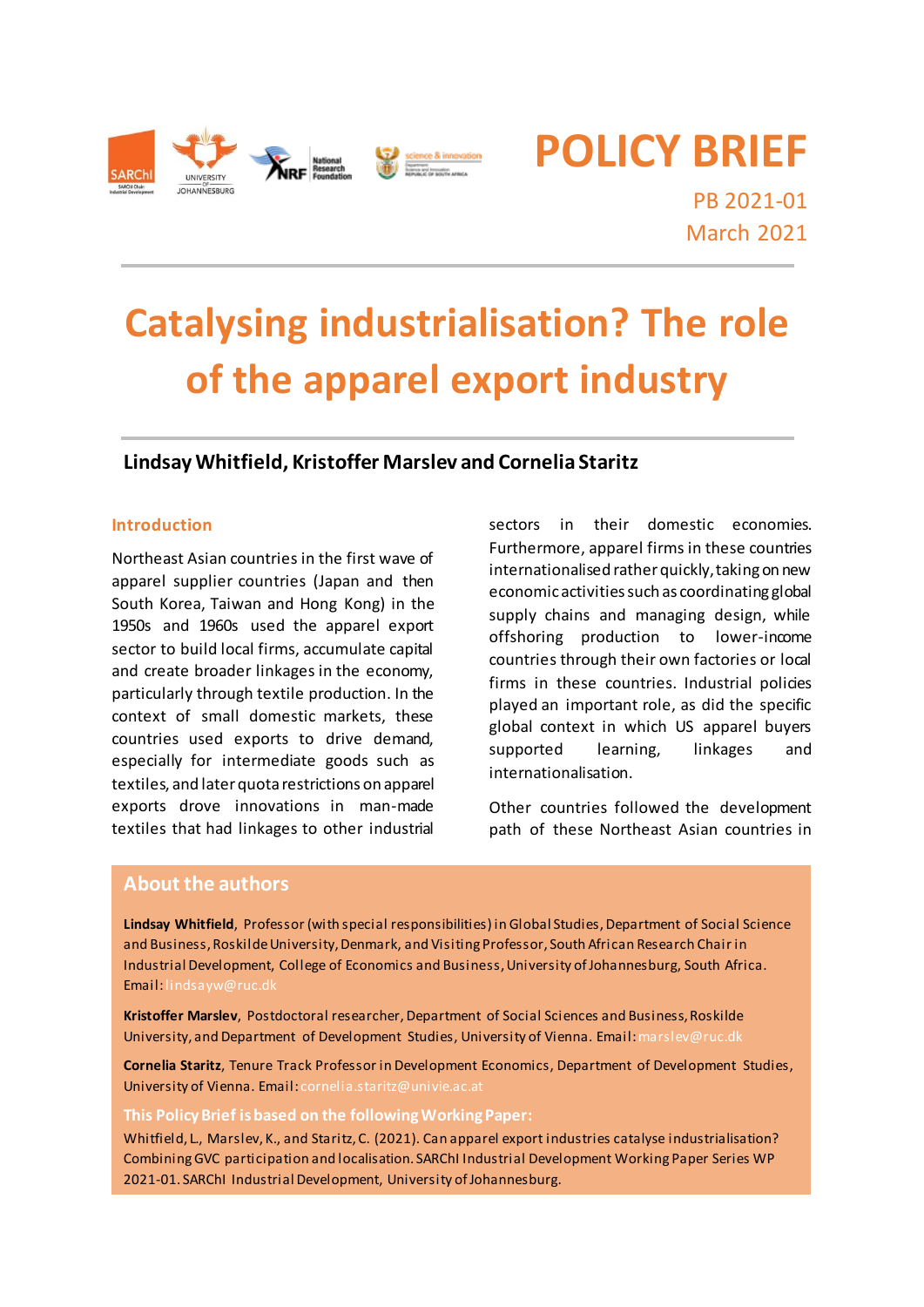what we refer to as the second and third wave of apparel suppliers since the 1980s. However, there is a fallacy-of-composition aspect to national economic development in a global context. Participation in the apparel global value chain (GVC) contributed to industrialisation in the early supplier countries in Northeast Asia through increasing returns, cumulative capabilities and domestic economy linkages, but this is not a strategy that other countries can simply replicate. As competition increased for both buyers and suppliers, apparel GVCs evolved in ways that changed the opportunities for future apparel supplier countries. Increasing competition in the manufacture of clothes drove down profits, leading companies in the Global North, as well as in Northeast Asia, to retreat to economic activities in which high entry barriers could be created such as design and retailing, and to outsource and offshore labour-intensive manufacturing to countries with lower wages. As new waves of apparel supplier countries emerged, especially China, competition increased further. Innovations in global transport allowed fabrics and other inputs to be shipped around the world at low costs and with short lead times, changing the incentives away from the localisation of intermediate input production, which is the key driver of linkages, to sourcing inputs from the cheapest suppliers on a global scale.

Changing global political economy dynamics linked to structural adjustment led low-income countries to liberalise their economies and trade, initially often with export-processing zones that operated under different, more liberalised policies than the rest of the economy. These special liberalised zones were meant to attract foreign direct investment (FDI), increase exports and thus foreign exchange, and balance trade accounts, with generally limited strategic industrial policy to support localisation. Hence, they easily led to apparel export sectors becoming mere assembly platforms, where predominantly foreign firms imported all inputs and exported

finished products, with little benefit to the domestic economy except for low-wage employment (often with problematic working conditions) and generating some foreign exchange. In Central America, it was largely driven by US manufacturing firms; in North Africa and the Middle East by European firms; and in Asia by Northeast Asian firms, which also increasingly invested in and sourced from other regions. However, apparel suppliers in the second and third wave differed in the degree of localisation, with countries such as China and India using industrial policy to support local firms to increase their capabilities, to modernise and expand textile production, and to create industrial clusters.

Low-income countries today also face more unfavourable dynamics in the global economy than countries in the first wave of apparel exporters. Increased concentration among apparel retailers and brand marketers in the US and Europe has resulted in the global fashion industry being dominated by a smaller number of very large buyers. This dynamic combined with the increase in the number of apparel exporting countries resulted in significant market power asymmetries. As a result, global apparel buyers have driven down prices paid to apparel manufacturing firms and demanded that firms accept short delivery deadlines, changes to orders, irregularity of orders and other sourcing practices that increase the costs and risks borne by supplier firms. These buyer strategies reduce profit margins (and create poor working conditions) and thus the scope for capital accumulation among local firms and reinvestment in domestic economies. Large-scale production and vertical integration increasingly became a survival strategy among local apparel suppliers.

**Can countries, especially in sub-Saharan Africa, still use the sector to catalyse their industrialisation process?**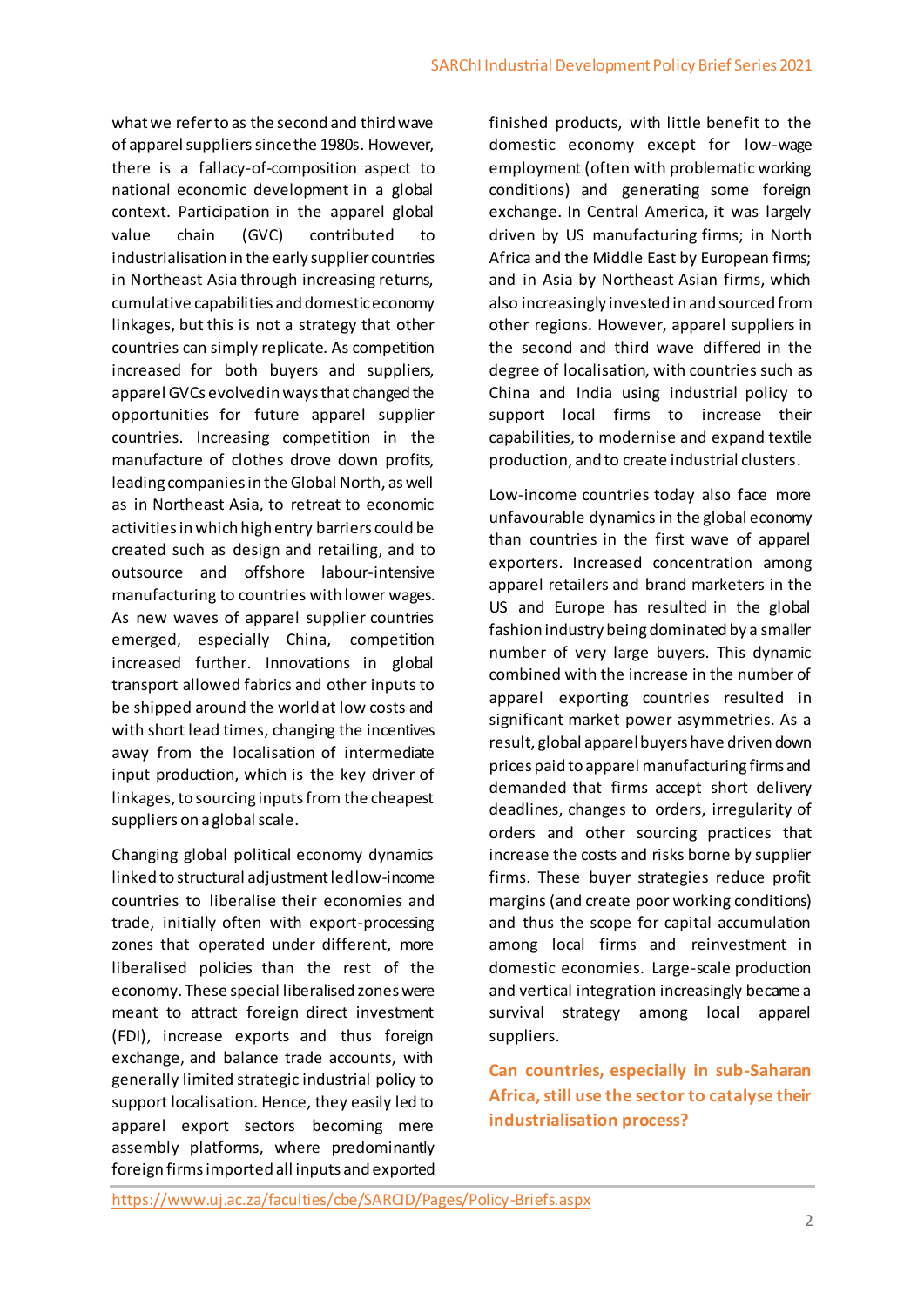As a manufacturing sector, the ability of apparel export to drive industrialisation is limited by its mature technology and few intermediate inputs that create intra- and inter-sector linkages. The main potential of apparel and textile production for export is in developing basic firm- and industry-level technological capabilities, managers and an industrial workforce, as well as more specific capabilities in capital-intensive machinery linked to textile. For late industrialisers, this learning requires engagement with foreign technology and production systems, making engagement with GVCs and foreign firms a necessary (but not sufficient) condition for technology transfer.

There is still potential within the apparel and textile industry to drive industrialisation if it involves substantial localisation through the presence of local firms and intra- and intersectoral linkages.

- Local firms are critical for cumulative capability building and developing a local supply chain in textiles.
- An extensive and diversified textile base is key for industry-level upgrading beyond competing based on labour costs and preferential market access.
- Industrial clusters play an important role in capability building and local supply chain development.
- Synergies between domestic and export markets are important, as they help local firms and industries grow and build a broad set of capabilities.

# **What does this mean for government policies?**

Export-processing zones and financial and fiscal incentives for foreign apparel firms to set up factories will not, on their own, stimulate localisation and thus drive industrialisation processes. Industrial policy is key to developing an extensive and diversified textile base and supporting small- and medium-sizedlocal firms to create dynamic industrial clusters, as well as to create synergies between domestic and export markets.

The emergence of local apparel export firms is more challenging today due to changes in the business strategies and imperatives of global buyers and foreign firms, which in the past more actively supported local firms in their learning processes. Therefore, government industrial policy to support local firms is even more important now. At a minimum, this requires access to at least the same, but preferably higher, incentives for local investment (compared to foreign). Based on Ethiopia's experience, access to investment and expansion financing is necessary but not sufficient. Firms must be supported and compelled to build capabilities related to knowledge of production systems and factory management, as well as networking with buyers and intermediate and capital good suppliers. Government agencies lack this knowledge and these networks, so they cannot by themselves support local firms.

Rather than focusing exclusively on either foreign investment or local firms, governments should devise industrial policies that support technology transfer by leveraging foreign expertise. This can include demanding that foreign factories support local firms in return for fiscal and financial benefits, using specific indicators of knowledge transfer and performance criteria to monitor and evaluate. Industrial policies can also facilitate joint ventures and other forms of local-foreign partnerships from which local investors and managers can learn. For such partnerships to work, however, there have to be incentives and compulsions for the owners of local firms to learn rather than to become silent partners, and for foreign partners to share knowledge.

Furthermore, government-financed industrial parks that lower production costs and improve lead times in particular locations are important, but need to include and benefit local firms. Local firms co-locating near foreign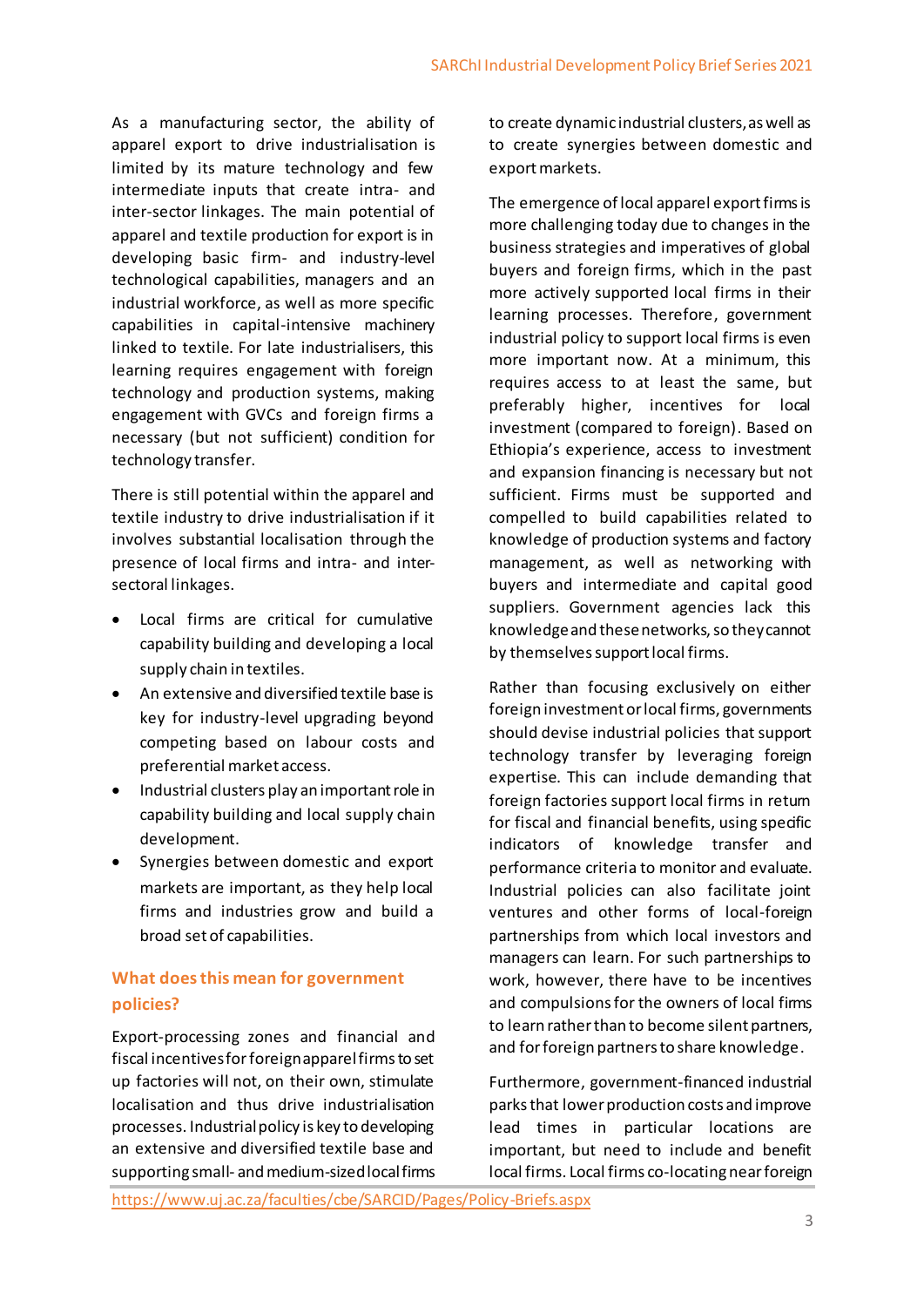firms is essential for the direct and indirect spillovers that occur in industrial clusters. When local firms prove their capabilities to foreign firms, they can be given subcontracting orders, which in turn will help prove their capabilities to buyers. Although local firms often start with basic, low-value apparel production in the early learning phase, government industrial policy can support local firms to shift into more complex products by encouraging foreign firms in those products to set up factories, along with foreign textile firms that produce the export-quality fabric required for particular product groups. This brings us to the issue of developing a textile base.

The emergence of a textile sector was always dependent on government industrial policy and the presence of local firms. Textile requires considerable financing and environmental compliance for its effluent-treatment systems. In sub-Saharan Africa, a regional strategy for a textile base would be key and should include capacities in dyeing and finishing. Neighbouring countries could develop specialised textile sectors around specific product categories and then source from each other, which would increase the overall variety of fabric available at minimal time and cost. This approach allows each country to have some textile production, which comes with greater linkages than apparel assembly, rather than some countries remaining only assembly platforms. The regional textile base would provide the opportunity for local firms to produce a range of products of higher value and offer the possibility of moving into design, which includes creativity with fabrics, and into technical textiles, which have more innovative potential and can be used in other industries. This approach would require a joint regional industrial policy strategy that reduces intraregional tariffs and non-tariff barriers, as well as a focus on developmental objectives in the textile and apparel sector. For example, textile production requires access to stable, low cost electricity, water treatment facilities and other infrastructure.

Global buyers increasingly prefer one-stop shopping locations where they can source a variety of textile and apparel products.

They also have become aware of the need to align value chains regionally due to rising production costs in Asia, their increasing need for flexible manufacturing, and potential disruptions inglobal supply chains. Thus, global buyers may encourage textile manufacturers to create mills in new regions to be closer to final assembly, and governments can use their regional textile base policy to attract strategic foreign investments in certain fabrics, as well as to encourage joint ventures with local investors and the upgrading of existing textile mills.

While export sectors drive learning and technology transfer, the domestic market is equally important, especially after local firms have built production capabilities and seek to move into higher-value activities of design, branding, marketing and retail. The domestic market in many sub-Saharan African countries is dominated by apparel imports, including secondhand clothing. Once local firms have built minimal capabilities and achieved economies of scale through exporting, they can produce apparel at comparatively low prices and compete in the domestic market. However, firms still need to develop capabilities in design and branding, and also in retailing if there are no domestic retailers to which products can be supplied. Furthermore, this shift requires an increase in purchasing power within the domestic population, driven by inclusive growth processes in the country that lead to rising incomes.

Rather than pursue national policies of import substitution that include high protection of textiles and apparel, governments should reduce high tariffs gradually and strategically (but not completely), alongside support to domestic market-oriented local textile and apparel firms to build their capabilities, which would then allow them to compete with imports. Retaining high tariff walls, on its own,